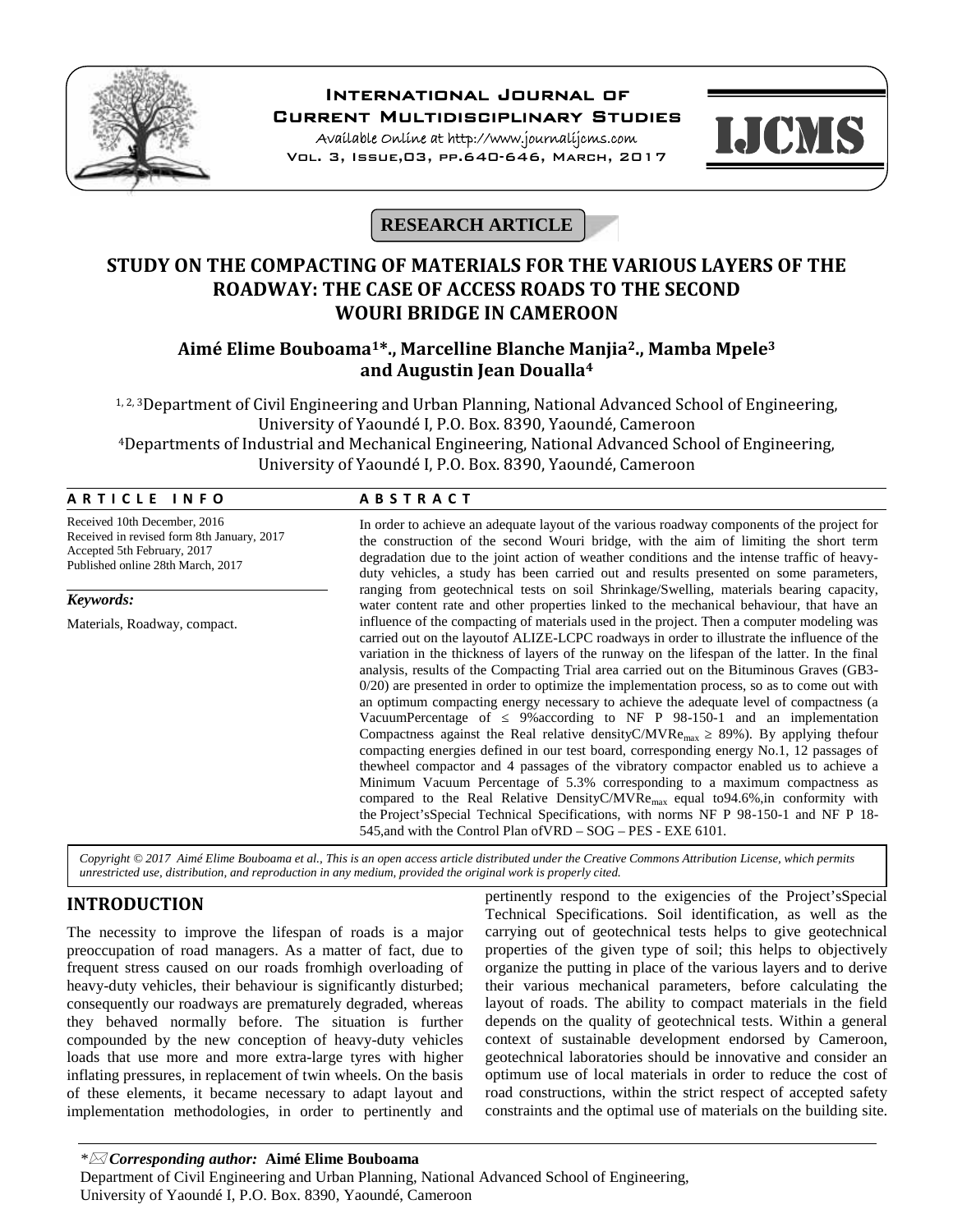This study will be applied to the project for the construction of the second Wouri Bridge.

### *Project Presentation*

The project for the construction of a second bridge over the Wouri River and its access roads consists in the construction of two infrastructures aimed at splitting the existing bridge into two. One of these, which is a road infrastructure, includes a2x3 roadways and a pavement. The other, a railway infrastructure, is made up of two railways. The project shall probably include two separate superstructures, one railway and one roadway. As standard section,the road area shall be of about 25 meters, corresponding to six lanes (three on the West side and 3 on the East side of the river), an emergency laneand a security pavement. This layout of the bridge is coherent with the present traffic, and thus more so, with short term traffic forecast studies based on lower or medial hypotheses. The construction fits into the Transports Scheme of the city of Douala, the economic capital of Cameroon, which counts 2.5 million inhabitants, and which provides for a separate site for mass transportation.



**Figure 1** Situation plan for the construction project of the 2nd Wouri Bridge

### *Identification of materials and compacting parameters*

Boreholes that were carried out showed that at the level of the North Deido access road, there is an alternation of layers of fine blackish sand, rough sand and silty layers. The soil identification campaign consisted in : the performance of eleven boreholes using a heavy dynamic penetrometer at 15 m(SPT) that helped to obtain the peak dynamic resistance $q_d$  and to determine the various layers of soil present; the carrying out of twenty boreholes(CPT) at 15, 16, 19 and 20m that helped to determine soil resistance to the penetration of a  $10 \text{ cm}^2$  cone as well as lateral friction on the mantle ; the carrying out of six pressiometric boreholes at 15 and 16 m to determine both the soil breaking threshold and soil pressiometric module. Geotechnical soil identification borehole points on the Deido end access road between earthworks gauge rods PT13 and PT 135.

The main criteria to be taken into consideration that impact the layout of soft roadways are the following:

The platform  $(80 \leq PF \leq 120 \text{ MPa})$ ;

The traffic (Heavy duty vehicles 3.5 tons);

The nature and the thickness of the roadway materials and the quality of works;

Climatic variations(rainfall, temperature, hygrometry).

Materials that are subjected to geotechnical test studies in our analysis are mainly:

- Pozzolan aggregates (CBR 30, Dmax 50mm. Forthe forming layer);
- Clayey sand (CBR  $\quad$  15, IP  $\quad$  25. For the body of the embankment and theSTP);
- Crushed aggregates  $(0/d)$ , d 50mm, as Foundation layer for the granular category $(0/31,5)$ , as Basic layer for GB 0/20and asRolling surfacefor category(BB  $0/14$ ).



**Figure 2** Borehole points on the Deido side access road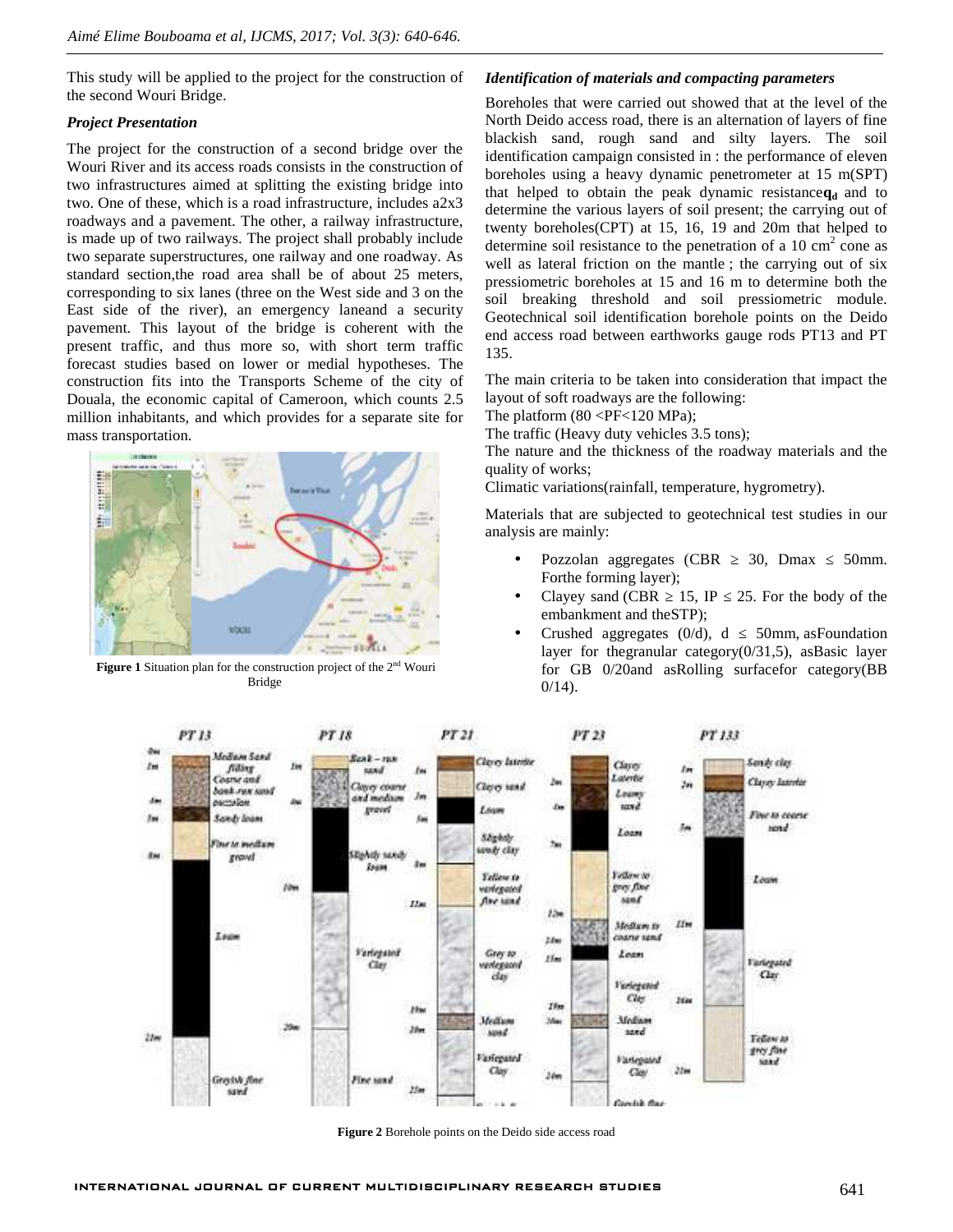For these materials to fully play their role, they must fulfill certain conditions:Granularity, characterized by the size D of larger components;the percentage of fine particles; the percentage of elements smaller than 80µm; Angularity and Shape;Cleanness. Parameters that influence the choice of materials during the layout of roadways are defined following criteria such as:

- Thenature(Granularity and clayey nature);
- The mechanical behaviour (resistance to stress, resistance to erosion, CBR index, distortion module EV2, and rigidity module);
- The moisture status(depending on the environment, Very moist, Moist, Average Moisture, Dry and Very Dry).

**Pozzolan** is the material that needs water the mostto humidify its components. In addition, the curve is pointed and its compactness range is low. Conversely, **clayey sand** needs less water to humidify its components and the curve is flat. This soil contains little fine elements but has a high compactness range. The interpretation of the results given by the various Proctor curves shows that there is a water content range for which the material can be compacted, and outside which the compacting threshold could not be attained.



The long term prediction of the behaviour of materials to be used for the construction of roadsis essential to limit the degradation of infrastructures. Compacting, be it as an embankment, a platform, a capping layer, or a roadway body, helps to reduce the vacuum rates in soil constituents, while increasing soil dry density. Be it for grainy soil or fine soil, the objectives of compacting in road projects are to define the densification thresholds of the various layers. Compactness is highly influenced by the soil water content during the compacting phase. The difficulty of compacting is as difficult as the content of fine particles is important; this phenomenon can be explained by the fact that the percentage of fine particles being low in a given material, they do not act as lubricants and thus blocks the rearrangement process**.**

Compacting is the final phase of putting the materials of the roadway in place. The quality of its implementation shall be crucial, especially as concerns the life span of the infrastructure, through the compactness that will be obtained.

Achieving the desired quality entails carefully selecting the equipment and the method of compacting materials according to the climatic conditions and the environment of the construction site.

Compacted soil results from the application of a given compacting energy to a given soil. This energy is applied either in Laboratory, thus corresponding to the compacting energyat Normal Proctor test, or to the compacting energy at Modified Proctor test; eitheron site (on the construction site), which represents: a precise number of passages of compacting equipment; the weight of compacting equipment and the volume of the materials used.

#### *Implementation*

Before building an embankment, it is advised to construct a Trial areain order to determine the conditions under which the materials will be used and select the most adequate compacting equipment. The thickness of materials layers and the number of passages of compacting equipment are determined during this test. TheTest board was constructed on30 June 2016 as part of the compacting of the Bitumen aggregate (GB) of category 3 and level  $2(GB3 - 0/20)$ , made up of pure bitumen of  $50/70$ grade, as roadway layers on the Bonassama stretch between PK 0+340 and PK 0+ 420 of the project in order to optimize the implementation process so as to define an optimum compacting energy to attain the compacting level required by thespecial technical specifications.The methodology adopted in formulatingour GB3 – 0/20Bitumen Aggregate is presented following the algorithm:

Granular categories examined, that helped us to produce the GB3-0/20, are as follows : 0/2, 2/6, 6/10 and 10/20 as proportions in the compound, that is: 40.6% for crushed sand 0/2 EKONA quarry (Buea) ; 17.6% for crushed gravelly sand 2/6 EKONA quarry (Buea) ; 14.8% for crushed gravel 6/10 EKONA quarry (Buea) ; 27% for crushed gravel 10/20 EKONA quarry (Buea)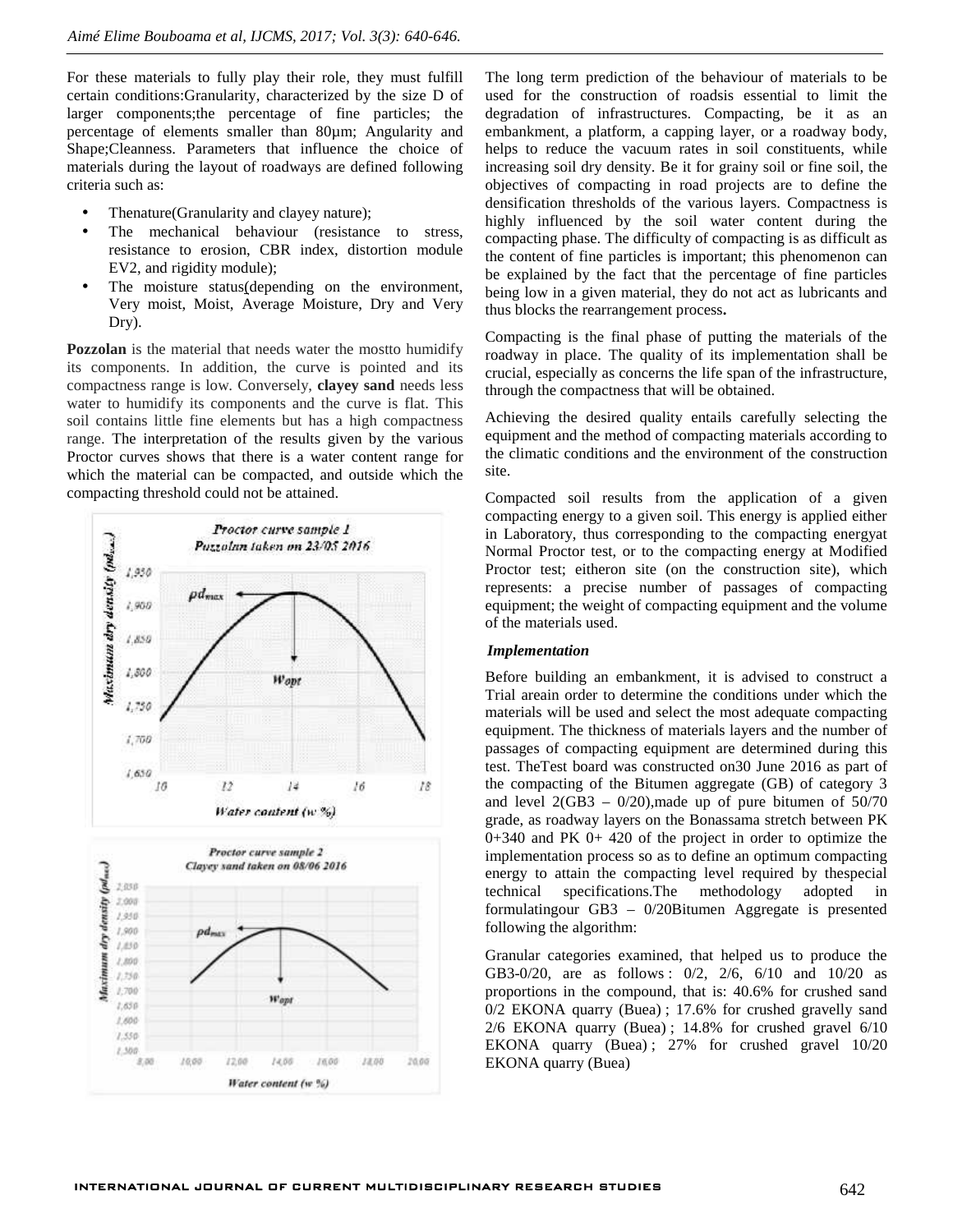



Cameroon, crushed into four fractions: **0/2, 2/6, 6/10**and**10/20**. A blank compound was produced at the end of these tests and helped to draw the granulometric curve of the compound, which fits perfectly into the granulometric interval of the 0/20. The Trial area carried out was done on a stretch of**80m long**and**3.5m width** on the basis of the foundation layer of crushed aggregates of 0/31.5 previously acquired.



After applying the various energies defined during our Trial area, the following results were obtained:

| <b>Tests carried out</b>                           |               | special technical           |
|----------------------------------------------------|---------------|-----------------------------|
| on GB3-0/20                                        | <b>Values</b> | specificationsRequirements  |
| % of Bitumen against the coating                   |               |                             |
| (AOD Sogea Satom central)                          | 4.17%         |                             |
| % Bitumen against the aggregate                    |               |                             |
| (AOD Sogea Satom central)                          | 4.57%         | $4.65\% \pm 0.25\%$         |
| Thickness of materials                             |               | $8 - 16$ cm                 |
| (On Site)                                          |               | (in 2 layers)               |
|                                                    |               | $125^0C$                    |
| Temperature of materials                           |               | Conformity with the NF P98- |
| (On Site)                                          |               | $150 - 1$                   |
| Compactness of materials as compared to the        |               |                             |
| Real Relative Density C/MVRe                       |               |                             |
| (On Site)                                          |               | 89%<br>C                    |
| % of vacuums(On Site)                              |               | 9%                          |
| Marshall Test: (LABOGENIE)                         |               |                             |
| - Marshall Stability at $60^{\circ}$ C             | 13.65KN       | >9KN                        |
| -Compactness On sites % of the Marshall            |               | $>97\%$                     |
| Duriez test : (LABOGENIE)                          |               |                             |
| -Immersion Resistance r to water at $18^{\circ}$ C | 8MPa          | 6MPa                        |
| -R Dry Resistance at 18 <sup>0</sup> C in open air | 9.1MPa        |                             |
| -Water content $r/R$                               | 0.88%         | 0,77%                       |
| Potholing test: (LABOGENIE)                        |               |                             |
| -Pothole depth $(60^{\circ}C - 100$ mm) after      |               |                             |
| 30 000cycles for % of vacuums 9%                   |               | 10                          |
| Module: (AOD Sogea Satom Central)                  |               |                             |
| - Rigidity module ( $15^{\circ}$ C -100Hz) in MPa  |               | 9MPa                        |
| Fatigue: (AOD Sogea Satom Central)                 |               |                             |
| -Admissible distorsion by fatigue                  |               |                             |
| (In millions cycles)                               |               | $90.10^{-6}$                |
| Creep:                                             |               |                             |
| (AOD Sogea Satom Central)                          | 3.375mm       | $<$ 4mm                     |
|                                                    |               |                             |

**Tableau 1** Tests carried out on Bitumen Aggregate GB3 -0/20

The asphalt aggregates studied was produced using aggregates from the EKONA quarry(Buea)in the South-West Region of Results obtained are in accordance with the Special technical specificationsrequirements and with NF P 98-150-1 and NF P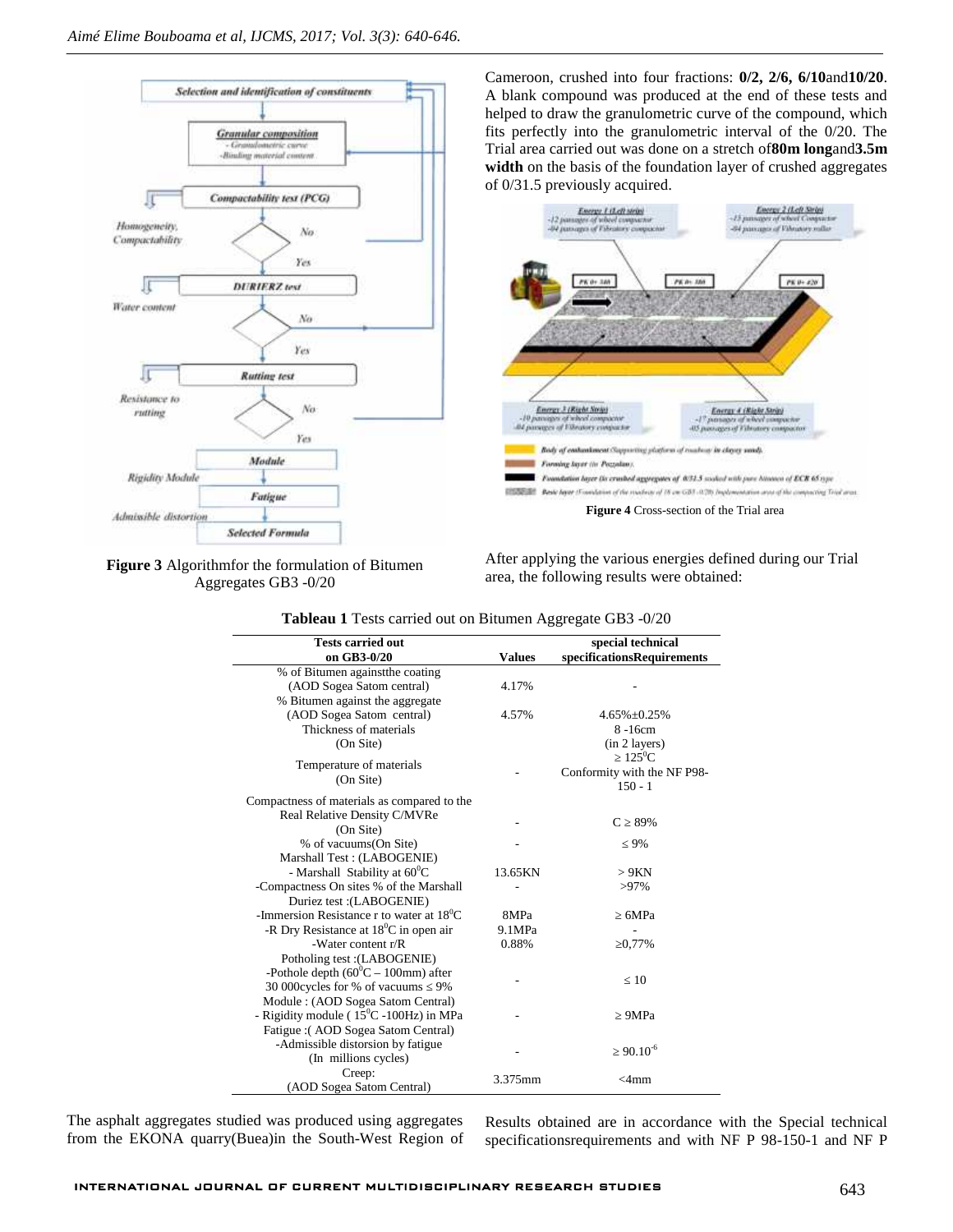18-545 standards on the one hand, and with the VRD- SOG - PES - EXE 6101 control plan on the other hand.

prolonged life span of the infrastructure according to the damage suffered.

|                                     |               |                                   | Left strip                           |                                 |                             |               |                        |  |
|-------------------------------------|---------------|-----------------------------------|--------------------------------------|---------------------------------|-----------------------------|---------------|------------------------|--|
| <b>Energy 1</b>                     |               |                                   |                                      | <b>Energy 2</b>                 |                             |               |                        |  |
| -12 passages of wheel Compactor     |               |                                   |                                      | -15 passages of wheel Compactor |                             |               |                        |  |
| -04 passages of Vibratory compactor |               |                                   | -04 passages of Vibratory compactor  |                                 |                             |               |                        |  |
|                                     | % Vacuum      |                                   | Real Max                             |                                 | $\frac{0}{0}$               |               | Real Max               |  |
| PK                                  |               | Compactness                       | DensityOn Site                       | PK                              | Vacuum                      | Compactness   | Density On Site        |  |
| $0 + 345$                           |               |                                   |                                      | $0 + 385$                       |                             |               |                        |  |
| (Left)                              | 5.9%<br>94.1% |                                   | 2.504 $T/m^3$                        | (Left)                          | 8.2%                        | 91.8%         | 2.442 $T/m^3$          |  |
| $0 + 360$                           |               |                                   |                                      | $0 + 400$                       |                             |               |                        |  |
| (Axle)                              | 5.1%          | $2.525$ T/m <sup>3</sup><br>94.9% |                                      | (Right)                         | 8.1%                        | 91.9 %        | 2.444 $T/m^3$          |  |
| $0 + 370$                           | 5.2%          | 94.8%                             | 2.521 $T/m^3$                        | $0 + 420$                       | 7.6%                        | 92.4%         | 2.458 T/m <sup>3</sup> |  |
| (Right)                             |               |                                   |                                      | (Axle)                          |                             |               |                        |  |
| Average                             | 5.4%          | 94.6%                             | $2.517$ T/m <sup>3</sup>             | Average                         | 8.0%                        | 92.03%        | 2.448 $T/m^3$          |  |
|                                     |               |                                   | Right Strip                          |                                 |                             |               |                        |  |
|                                     |               |                                   | Energy 3 :                           |                                 |                             |               |                        |  |
|                                     |               |                                   | -10 passages of Vibratory compactor; |                                 |                             |               |                        |  |
|                                     |               |                                   | -04 passages of Vibratory compactor  |                                 |                             |               |                        |  |
| $\%$<br>PK<br>Vacuum                |               |                                   | Compactness                          |                                 | Real Max<br>Density On Site |               |                        |  |
|                                     |               |                                   |                                      |                                 |                             |               |                        |  |
|                                     | $0 + 320$     |                                   |                                      |                                 |                             |               |                        |  |
| (Left)                              |               | 7.9 %                             | 92.1%                                |                                 | 2.449 $T/m^3$               |               |                        |  |
|                                     | $0 + 340$     |                                   |                                      |                                 |                             |               |                        |  |
| (Axle)                              |               |                                   | 7.5%                                 |                                 | 92.5%                       |               | 2.460 T/m <sup>3</sup> |  |
|                                     | $0 + 360$     |                                   |                                      |                                 |                             |               |                        |  |
| 8.2%<br>(Right)                     |               |                                   | 91.8%                                |                                 |                             | 2.442 $T/m^3$ |                        |  |
| 7.87%<br>Average                    |               |                                   | 2.450 $T/m^3$<br>92.13%              |                                 |                             |               |                        |  |

**Tableau 2** Results of the Trial area carried out on the GB3 -0/20

The three compacting energies applied during the Trial area help in getting a vacuum percentage lower than 9%. (NF P 98-150-1 requirements).

For the next phases of the project, we selected workshop No.1 (Energy 1), that is:12 passages of wheel Compactor(PS500); 04 passages of Vibratory compactorVT1/VT0.

These elements enabled us to obtain a minimum Density equal to 5.3%as compared to the other energies for a maximum compactness equal to 94.6%.

#### *Life span of the roadway and proposed maintenance plan*

In order to guarantee the optimum and efficient use of the roadway during its life span, it is important to ensure its maintenance in order to increase its life span.

Thus, due to possible damages**(Distortions**, **Cracks, Upwelling, Wrenches)**that may result from poor compacting of the various layers of the road leading to their short term degradation, we availed ourselves to propose a theoretical multiannual maintenance plan that may help to determine the



**Figure 5** Assessment of the extension of the road's lifespan after maintenance and according to damages The proposed maintenance plan was studied considering the evolution of the damage over a period of 40 years. The interpretation of the chart below shows an extension of the life span of the road, taking into account the appearance of the first damages.

Some proposals for maintenance are given in Table 3.

**Table3** Result of progressive maintenance of roadways after life span

| Condition of the roadway after the<br>scheduled life span | <b>Extended life span</b> |
|-----------------------------------------------------------|---------------------------|
| Without maintenance                                       | to 16 years               |
| Maintenance after 5 years of service                      | to 23 years               |
| Maintenance after 10 years of service                     | to 21 years               |
| Maintenance after 15 years of service                     | to 18years                |

It should therefore be appropriate to plan for early maintenance works to ensure the normal life span of the road.

As part of the construction project of the second bridge on the Wouri River, the life span of roads to be built was evaluated at 15 years of service:projections were made on the basis of the following calculations: VRD-BHY- NTE- PRO-6860 -Ind A;VRD-BHY- NDC- EXE-2010 -IndD, thus offering the probability for the appearance of degradations at the end of this period as shown in the table below: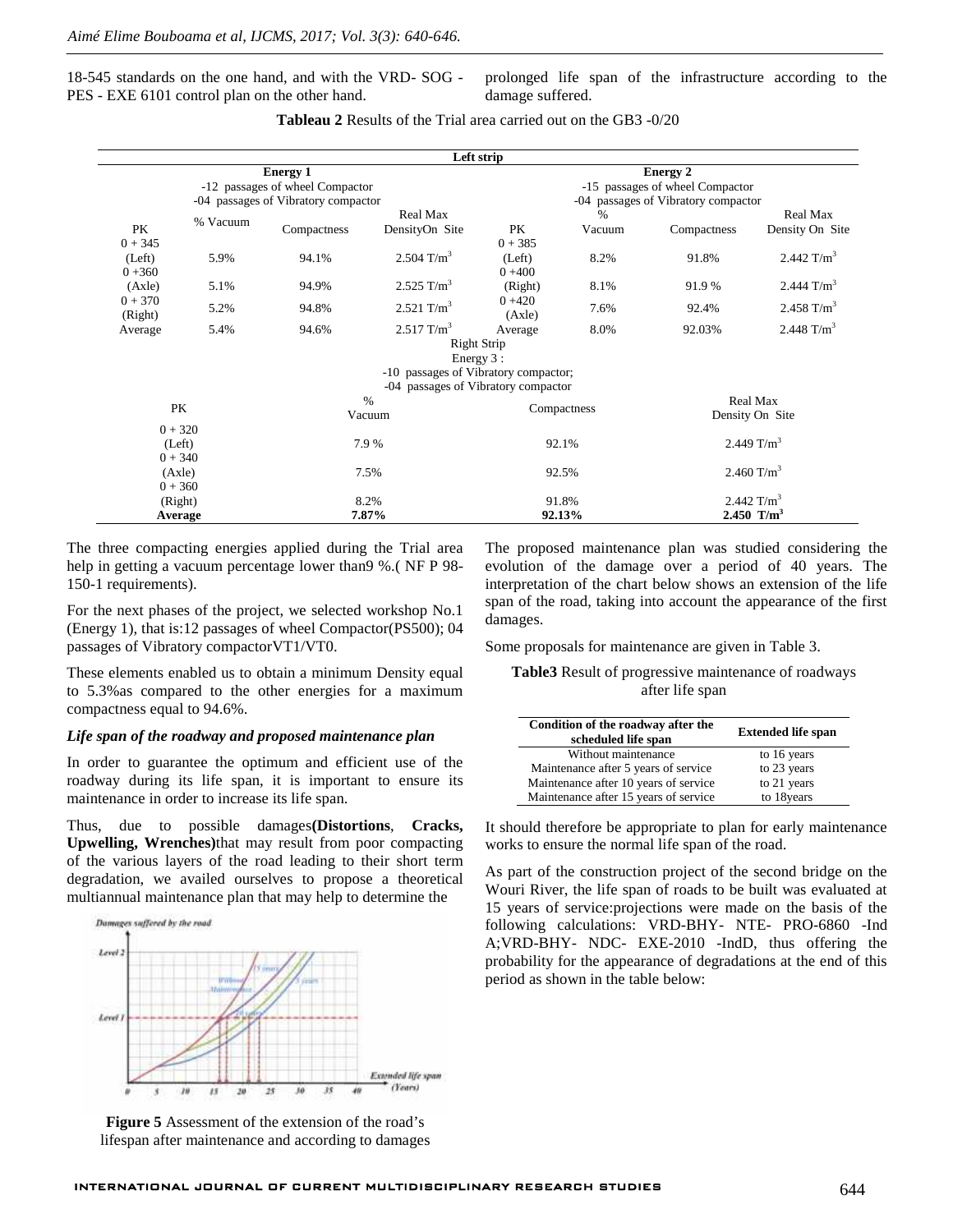| <b>Sections</b><br><b>Number of lanes</b><br><b>Ordinary Section</b><br>between the                 | <b>Aggregated Traffic</b><br>(millions of PL) | <b>Traffic</b><br><b>Class</b><br><b>LCPC</b> | <b>Proposed Structure</b>                                              | <b>Admissible</b><br><b>Déflexion</b><br>(mm) | <b>Risk of</b><br><b>Degradation</b> |
|-----------------------------------------------------------------------------------------------------|-----------------------------------------------|-----------------------------------------------|------------------------------------------------------------------------|-----------------------------------------------|--------------------------------------|
| <b>BONASSAMA</b><br>roundabout and the<br>DEIDO roundabout<br>2X3 Lanes                             | 5.12170                                       | $T1^+$                                        | $7cm(BB) + 16cm(GB) + 25cm(GC)$<br>$0/31.5$ ) +50cm Pozzolan<br>$+PF2$ | 36/100                                        | 5%                                   |
| Port Boulevard<br>2X2 Lanes                                                                         | 5.04390                                       | $T1$ <sup>+</sup>                             | $7cm(BB) + 12cm(GB) + 25cm(GC)$<br>$0/31.5$ ) +50cm Pozzolan<br>$+PF2$ | 36/100                                        | 5%                                   |
| Access towards the<br>old bridge<br>2X1 Lanes                                                       | 1.92420                                       | $T2^+$                                        | $7cm(BB) + 12cm(GB) + 20cm(GC)$<br>$0/31.5$ ) +30cm Pouzzolane +PF2    | 42.6/100                                      | 10%                                  |
| Access to the<br><b>Industrial Zone</b><br>through the lower way<br>$2X1$ Lanes<br>Connecting Deido | 4.80340                                       | $T1^+$                                        | $7cm(BB) + 16cm(GB) + 25cm(GC)$<br>$0/31.5$ ) +50cm Pozzolan<br>$+PF2$ | 36/100                                        | 5%                                   |
| gyratory to the<br>DEIDO roundabout<br>2X3 Lanes                                                    | 1.87470                                       | $T2^+$                                        | $7cm(BB) + 16cm(GB) + 25cm(GC)$<br>$0/31.5$ ) +50cm Pozzolan<br>$+PF2$ | 36/100                                        | 10%                                  |

#### **Table 4** Projected degradation risks for roads of the Wouri project.



*Key:* No maintenance Preventive maintenance Curative maintenance Rebuilding

**Figure 6** Roadway maintenance forecasts

### **CONCLUSION**

Roads play a primordial role both at national and regional levels by ensuring various exchanges. It should be given special attention, since their construction often require very costly investments so that our States get into loans, generally from financial institutions to build them.

The aim of this paper was to examine the influence of geotechnical tests on the compacting of materials during the sizing of roadways of the construction project of the second Wouri Bridge. This study has enabled us to draw conclusions on the following issues: the sizing of layers of materials that make up the structure of road sis a fundamental step in a road construction project which is based on the nature, sensitiveness to water and bearing ratio, given its role in supportingthe road and ensuring mechanical performances in a sustainable manner ; the definition of geotechnical parameters of materials composing a type of soil, that have an impact on the Shrinkage/Swell of soil, sensitiveness to water, long term bearing capacity, the attitude relating to the mechanical behaviour during their use is assessed through the carrying out of a certain number of geotechnical tests.

As part of the construction project of the second Wouri Bridge, for a cost-effectiveness of resources invested for the construction of this project, we are therefore proposing that thorough studies should be carried out from the sizing phase up to that of maintenance to increase the life span of roads. This is possible through the type and the quality of materials used for the various layers of roadways that will react efficiently to the loads that they will have to bear on the one hand, and through the definition of a compactive effort through trial areas on the other hand, in order to obtain the vacuum percentage, a requirement of the NF P 98-150-1 so as to achieve their optimal compactness ratio.

As a way forward, it should also be useful that upcoming studies include the construction of toll gates in compliance with the regulations in force in the Ministry of Public Works on norms relating to sizing, because the high costs involved in road construction are mainly due to the overloading of heavy-duty